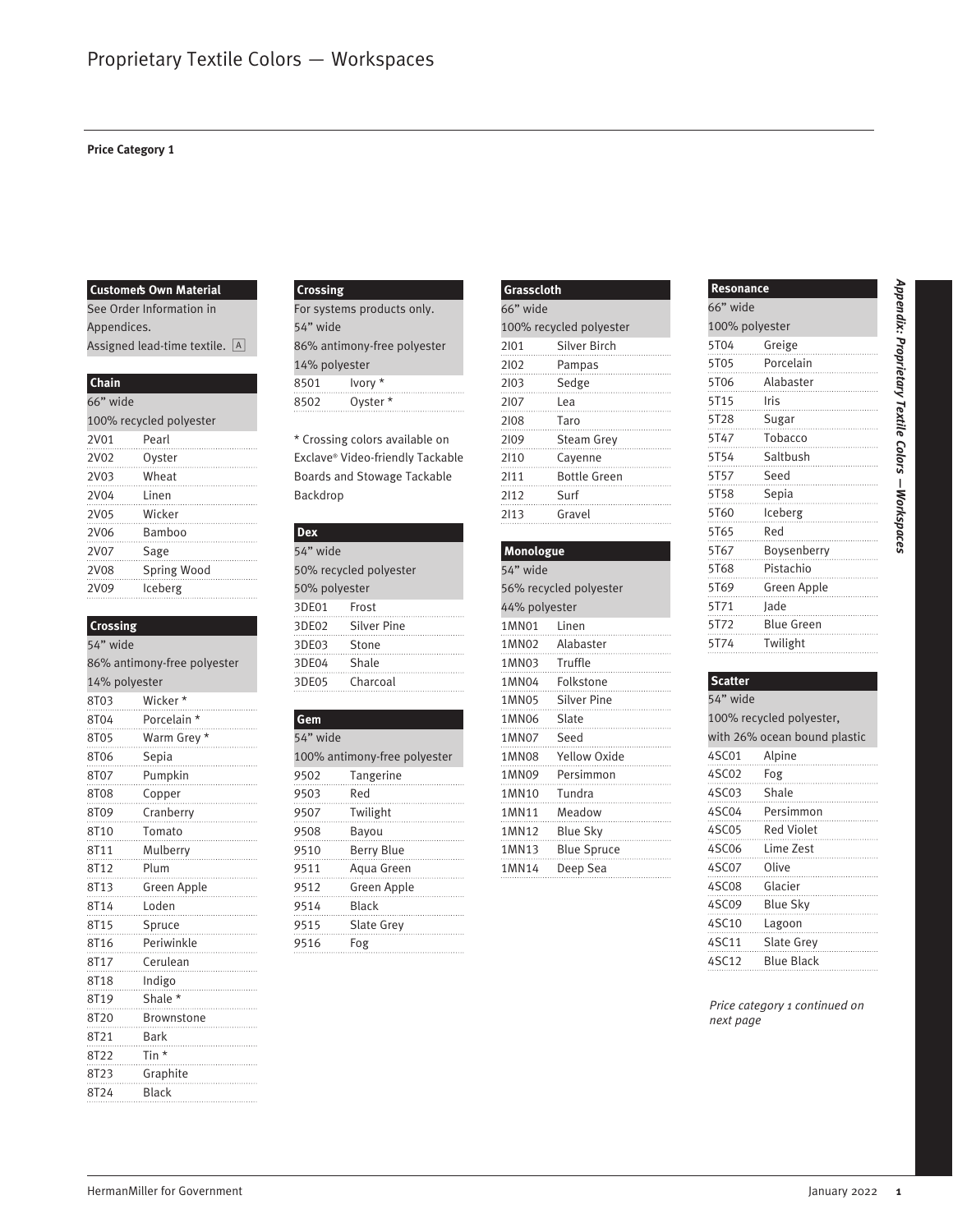*continued*

#### **Price Category 1**

*continued*

**Silkworm**

# Appendix: Proprietary Textile Colors - Workspaces *Appendix: Proprietary Textile Colors —Workspaces*

| 66" wide               |         |  |
|------------------------|---------|--|
| 58% recycled polyester |         |  |
| 42% polyester          |         |  |
| 2M01                   | Cocoon  |  |
| 2M02                   | Pongee  |  |
| 2M03                   | Saffron |  |
| 2M04                   | Tussah  |  |
| 2M05                   | Ceylon  |  |
| 2M06                   | lasmine |  |
| 2M07                   | Shale   |  |
| 2M08                   | Monsoon |  |
|                        |         |  |

# **Slant** 66" wide 51% polyester 49% recycled polyester

| 22F04 | Pesto        |  |
|-------|--------------|--|
| 22F06 | Neptune      |  |
| 22F07 | Blueberry    |  |
| 22F10 | Pumpkin      |  |
| 22F12 | Silver Birch |  |
| 22F13 | Bluestone    |  |
| 22F15 | Shale        |  |

#### **Tailored**

| 54" wide               |                  |  |
|------------------------|------------------|--|
| 56% polyester          |                  |  |
| 44% recycled polyester |                  |  |
| 23501                  | Studio White *   |  |
| 23502                  | Sugar            |  |
| 23503                  | Tomato           |  |
| 23504                  | Orchid           |  |
| 23505                  | Boysenberry      |  |
| 23506                  | Chive            |  |
| 23507                  | <b>Bluegrass</b> |  |
| 23508                  | Cobalt           |  |
| 23509                  | Cadet            |  |
| 23510                  | Fog              |  |
| 23511                  | Graphite         |  |
| 23512                  | <b>Black</b>     |  |
| 23513                  | Coffee           |  |

\* Color not available on Canvas Tiles.

#### **Whisper** 54" wide 73% recycled polyester 27% polyester 1WS01 Sand Dollar 1WS02 Pebble 1WS03 Silver Birch 1WS04 Iceberg 1WS05 Silver Pine 1WS06 Carbon 1WS07 Cumin 1WS08 Adobe 1WS09 Strawberry 1WS10 Blush 1WS11 Eggplant 1WS12 Willow

1WS13 Sea Grass 1WS14 Pool 1WS15 Blueberry

| <b>Aristo</b>   |                          |
|-----------------|--------------------------|
| 54" wide        |                          |
|                 | 88% recycled polyester   |
| 12% polyester   |                          |
| Acrylic backing |                          |
|                 | 3AR01 Forest Moss<br>.   |
|                 | 3AR02 Light Brindle<br>. |
| 3AR03 Mink      |                          |
|                 |                          |
|                 |                          |
|                 | 3AR06 Cherry             |
|                 | 3AR07 Lilac              |
|                 | 3AR08 Green Apple        |
|                 | 3AR09 Surf               |
|                 | 3AR10 Waterfall          |
|                 | 3AR11 Cadet              |
| 3AR12 Tin       |                          |
|                 | 3AR13 Pewter<br>.        |
|                 | 3AR14 Grey Brindle       |
|                 | 3AR15 Grey Black         |

# **Code**

| 66" wide      |                                 |  |
|---------------|---------------------------------|--|
|               | 100% Repreve recycled polyester |  |
| 1CD01 Linen   |                                 |  |
| 1CD02 Khaki   |                                 |  |
| 1CD03 Iceberg |                                 |  |
| 1CD04 Zinc    |                                 |  |
|               | 1CD05 Blue Black                |  |

#### **Cord**

| 66" wide      |                             |  |
|---------------|-----------------------------|--|
|               | 51% antimony-free polyester |  |
| 49% polyester |                             |  |
| 5101          | Ivory                       |  |
| 5102          | White Ash                   |  |
| 5103          | Linen                       |  |
| 5104          | Bamboo                      |  |
| 5105          | Sepia                       |  |
| 5106          | Wicker                      |  |
| 5107          | Sesame                      |  |
| 5108          | Kiwi Green                  |  |
| 5109          | Bayou                       |  |
| 5110          | Shade                       |  |
| 5111          | Spring Wood<br>.            |  |
| 5112          | <b>Summer White</b>         |  |

#### **Crepe** 54" wide 100% recycled polyester 9201 Licorice 9203 Smoke 9207 Cherry 9209 Claret 9212 Raisin 9218 Aquamarine 9223 Cadet 9241 Beachglass 9243 Midnight 9244 Artichoke 9248 Warm White \* 9249 Stone \* 9250 Earth 9251 Fog \* 9252 Slate Grey 9253 Yellow Dark 9254 Coral 9255 Blush Grey \* 9256 Wild Berry 9257 Clover 9258 Caribbean 9259 Cerulean 9260 Brownstone 9261 Shale 9262 Graphite 9263 Tomato

\* Crepe colors available on Exclave® Video-friendly Tackable Boards and Stowage Tackable Backdrop

9264 Green Apple

*Price category 2 continued on next page*

### **Price Category 2**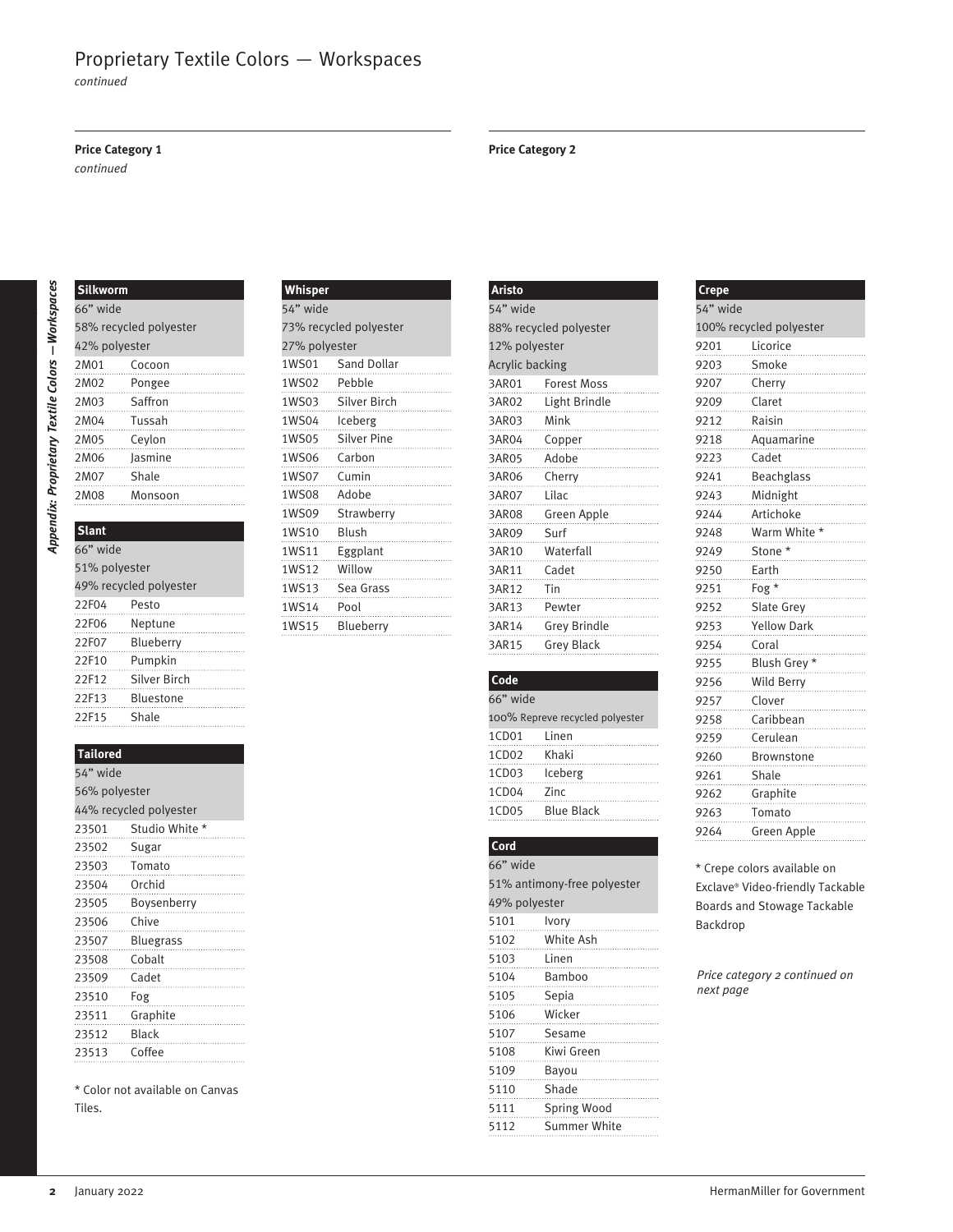*continued*

#### **Price Category 2**

*continued*

#### **Epic**

| <b>Epic</b>     |                                                        |               | Grosgrain                        |                | Loom                           |              | Mellow                        |  |
|-----------------|--------------------------------------------------------|---------------|----------------------------------|----------------|--------------------------------|--------------|-------------------------------|--|
|                 | 66" wide<br>54" wide                                   |               |                                  | 54" wide       |                                | 54" wide     |                               |  |
|                 | 56% recycled polyester                                 |               | 100% recycled polyester          |                | 100% polyester                 |              | 100% recycled polyester,      |  |
| 44% polyester   |                                                        | 8401          | Pearl * **                       | 1LM01          | Linen                          |              | with 16% ocean bound plastic  |  |
| Acrylic backing |                                                        | 8402          | White Ash                        | 1LM02          | Brown Sugar and Spice          | 4ME01        | Mineral                       |  |
| 3EP01           | Alabaster                                              | 8403          | Warm Grey                        | 1LM03          | <b>Brick and Mortar</b>        | 4ME02        | Pewter                        |  |
| 3EP02           | Smoke                                                  | 8404          | Khaki                            | 1LM04          | Salt and Pepper                | 4ME03        | Wisteria                      |  |
| 3EP03           | Falcon                                                 | 8405          | Oyster*                          | 1LM05          | <b>Black</b>                   | 4ME04        | Olive                         |  |
| 3EP04           | <b>Citrus Spring</b>                                   | 8406          | Celadon                          | 1LM06          | Lemongrass                     | 4ME05        | Glacier                       |  |
| 3EP05           | Copper                                                 | 8407          | Chamois                          | 1LM08          | Wild Berry                     | 4ME06        | Oceanside                     |  |
| 3EP06           | Urban Orange                                           | 8408          | Spa Blue                         | 1LM09          | Loden                          | 4ME07        | Charcoal                      |  |
| 3EP07           | Poppy                                                  | 8409          | <b>Bud</b>                       | 1LM10          | Jade                           |              |                               |  |
| 3EP08           | Wild Plum                                              | 8410          | Kiwi Green                       | 1LM11          | Deep Sea                       | Rain         |                               |  |
| 3EP09           | Sugar Plum                                             | 8411          | Bayou                            |                |                                | 66" wide     |                               |  |
| 3EP10           | Clover                                                 | 8412          | Tin                              | Medley         |                                |              | 100% recycled polyester       |  |
| 3EP11           | Loden                                                  | 8413          | Iceberg $^\star$                 | 54" wide       |                                | 3RA01        | Iceberg                       |  |
| 3EP12           | Everglade                                              |               |                                  | 100% polyester |                                | 3RA02        | Frost                         |  |
| 3EP13           | Mist                                                   |               | * Grosgrain colors not           | 1HA01          | Stone *                        | 3RA03        | Pewter                        |  |
| 3EP14           | Peacock                                                |               | available on Canvas Dock         | 1HA02          | Trail                          | 3RA04        | Graphite                      |  |
| 3EP15           | Cadet                                                  |               | Mounted Screens, Public Office   | 1HA03          | Charcoal                       | 3RA05        | Warm White                    |  |
| 3EP16           | Indigo                                                 |               | Landscape® Screen/Desk Top       | 1HA04          | Cinder                         | 3RA06        | Linen                         |  |
| 3EP17           | Spring Wood                                            |               | Divider, and Thrive® Personal    | 1HA05          | Citrus                         | 3RA07        | Rye                           |  |
| 3EP18           | Grey Brindle                                           | Side Screen.  |                                  | 1HA06          | Papaya                         | 3RA08        | Light Brindle                 |  |
| 3EP19           | Seed                                                   |               | ** Color not available on Canvas | 1HA07          | Chutney                        |              |                               |  |
|                 |                                                        | tiles.        |                                  | 1HA08          | Tundra                         | <b>Rivet</b> |                               |  |
| 3EP20           | Carbon Dark                                            |               |                                  | 1HA09          | Feather Grey *                 | 54" wide     |                               |  |
|                 |                                                        | Horizon       |                                  | 1HA10          | Chartreuse                     |              | 100% recycled polyester       |  |
| Frost           |                                                        | 54" wide      |                                  | 1HA11          | Loden                          | 1RV01        | Twig                          |  |
| 66" wide        | 65% antimony-free polyester<br>100% recycled polyester |               | 1HA12                            | Peacock        | 1RV02                          | Deep Clay    |                               |  |
|                 |                                                        | 35% polyester |                                  | 1HA13          | Bayou *                        | 1RV03        | Woodrose                      |  |
| 5703            | Porcelain                                              | 4N01          | Rye Grass                        | 1HA14          | <b>Blue Grotto</b>             | 1RV04        | Otter                         |  |
| 5704            | Honey                                                  | 4N02          | <b>Sugar Pine</b>                | 1HA15          |                                | 1RV05        | Hemlock                       |  |
| 5705            | Iceberg                                                | 4N03          | Silver Pine                      |                | Blueberry<br>Khaki             | 1RV06        | Olive                         |  |
| 5706            | Sage                                                   | 4N04          | White Ash                        | 1HA22          |                                | 1RV07        | Lagoon                        |  |
| 5710            | Sable Grey                                             | 4N05          | Spring Wood                      | 1HA23          | Pewter                         | 1RV08        | Deep Sea                      |  |
|                 |                                                        | 4N06          | Tamarack                         | 1HA24          | Yellow Oxide                   | 1RV09        | Charcoal                      |  |
|                 |                                                        | 4N07          | Mushroom                         | 1HA25          | Vintage Rose                   | 1RV10        |                               |  |
|                 |                                                        |               |                                  | 1HA26          | Raspberry                      |              | Grey Brindle                  |  |
|                 |                                                        | 4N08<br>      | Haystack                         | 1HA27          | Acai Berry                     |              |                               |  |
|                 |                                                        | 4N09          | Oat Grass                        |                |                                |              | Price category 2 continued on |  |
|                 |                                                        | 4N10          | Forest Moss                      |                | * Colors available on Exclave® | next page    |                               |  |
|                 |                                                        | 4N11          | Hickory                          |                | Stowage Video-friendly         |              |                               |  |
|                 |                                                        | 4N12          | Beech Nut                        |                | Tackable Backdrop              |              |                               |  |
|                 |                                                        | 4N13          | Pine Cone                        |                |                                |              |                               |  |
|                 |                                                        |               | Poplar                           |                |                                |              |                               |  |
|                 |                                                        | 4N14<br>4N15  | Elderberry                       |                |                                |              |                               |  |

#### **Frost**

| 66" wide |                         |
|----------|-------------------------|
|          | 100% recycled polyester |
| 5703     | Porcelain               |
| 5704     | Honey                   |
| 5705     | Iceberg                 |
| 5706     | Sage                    |
| 5710     | Sable Grey              |

| Grosgrain |                         |   |
|-----------|-------------------------|---|
| 66" wide  |                         |   |
|           | 100% recycled polyester |   |
| 8401      | Pearl * $**$            |   |
| 8402      | White Ash               | . |
| 8403      | Warm Grey               |   |
| 8404      | Khaki                   |   |
| 8405      | Oyster*                 |   |
| 8406      | Celadon                 |   |
| 8407      | Chamois                 |   |
| 8408      | Spa Blue                |   |
| 8409      | Bud                     |   |
| 8410      | Kiwi Green              |   |
| 8411      | Bayou                   |   |
| 8412      | Tin                     |   |
| 8413      | lceberg *               |   |

#### **Horizon**

| 54" wide      |                             |
|---------------|-----------------------------|
|               | 65% antimony-free polyester |
| 35% polyester |                             |
| 4N01          | <b>Rye Grass</b>            |
| 4N02          | <b>Sugar Pine</b><br>.      |
|               | 4N03 Silver Pine<br>.       |
|               | 4N04 White Ash<br>.         |
|               | 4N05 Spring Wood<br>.       |
|               | 4N06 Tamarack<br>.          |
|               | 4N07 Mushroom               |
| 4N08          | Haystack                    |
| 4N09          | Oat Grass<br>.              |
| 4N10          | <b>Forest Moss</b>          |
| 4N11          | Hickory                     |
| 4N12          | <b>Beech Nut</b>            |
| 4N13          | Pine Cone                   |
|               | 4N14 Poplar                 |
| 4N15          | Elderberry                  |

| Loom           |                              |
|----------------|------------------------------|
| 54" wide       |                              |
| 100% polyester |                              |
| 1LM01          | Linen                        |
| 1LM02          | <b>Brown Sugar and Spice</b> |
| 1LM03          | <b>Brick and Mortar</b>      |
|                | 1LM04 Salt and Pepper        |
| 1LM05 Black    |                              |
| 1LM06          | Lemongrass<br>.<br>          |
| 1LM08          | Wild Berry                   |
| 1LM09          | Loden                        |
| 1LM10 lade     |                              |
| 1LM11          | Deep Sea                     |

| <b>Medley</b>  |                     |
|----------------|---------------------|
| 54" wide       |                     |
| 100% polyester |                     |
|                | 1HA01 Stone *       |
|                | 1HA02 Trail         |
|                | 1HA03 Charcoal      |
|                | 1HA04 Cinder        |
|                | 1HA05 Citrus        |
|                | 1HA06 Papaya        |
|                | 1HA07 Chutney       |
|                | 1HA08 Tundra        |
|                | 1HA09 Feather Grey* |
|                | 1HA10 Chartreuse    |
|                | 1HA11 Loden         |
|                | 1HA12 Peacock       |
| 1HA13 Bayou*   |                     |
|                | 1HA14 Blue Grotto   |
|                | 1HA15 Blueberry     |
|                | 1HA22 Khaki         |
|                | 1HA23 Pewter        |
|                | THA24 Yellow Oxide  |
|                | 1HA25 Vintage Rose  |
|                | 1HA26 Raspberry     |
|                | 1HA27 Acai Berry    |

# **Mellow** 54" wide 100% recycled polyester,

|                | with 16% ocean bound plastic |
|----------------|------------------------------|
| 4ME01 Mineral  |                              |
| 4ME02 Pewter   | .                            |
| 4ME03 Wisteria |                              |
| 4ME04 Olive    |                              |
| 4ME05 Glacier  |                              |
|                | 4ME06 Oceanside              |
| 4ME07 Charcoal |                              |
|                |                              |

#### **Rain** 66" wide 100% recycled polyester 3RA01 Iceberg 3RA02 Frost 3RA03 Pewter 3RA04 Graphite 3RA05 Warm White 3RA06 Linen 3RA07 Rye 3RA08 Light Brindle

| <b>Rivet</b> |                          |
|--------------|--------------------------|
| 54" wide     |                          |
|              | 100% recycled polyester  |
| 1RV01        | Twig                     |
| 1RV02        | Deep Clay<br>.           |
| 1RV03        | Woodrose                 |
| 1RV04        | Otter                    |
| 1RV05        | Hemlock                  |
| 1RV06        | Olive                    |
| 1RV07        | Lagoon                   |
| <b>1RV08</b> | Deep Sea                 |
| 1RV09        | Charcoal                 |
| 1RV10        | <b>Grey Brindle</b><br>. |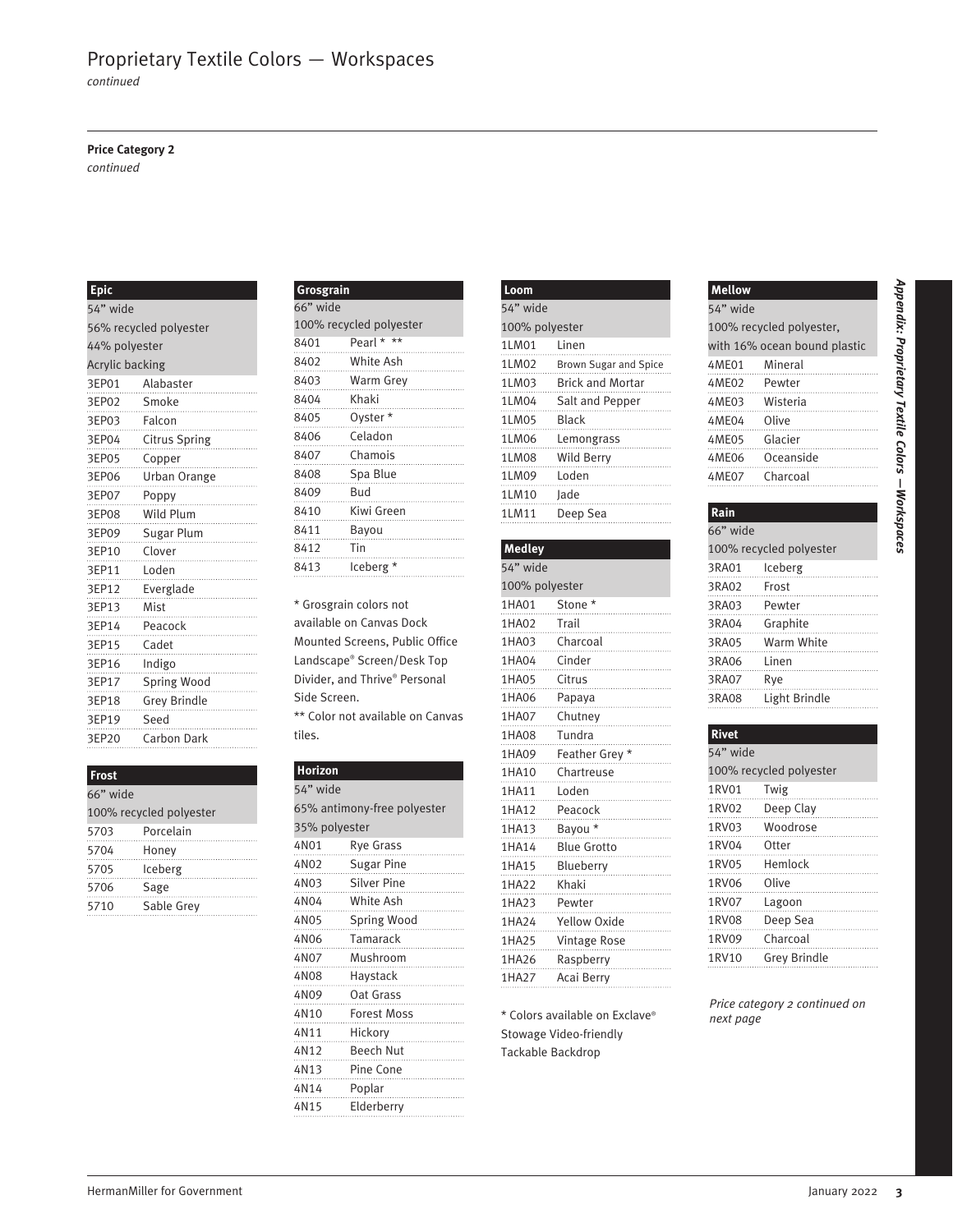*continued*

#### **Price Category 2 Price Category 3**

*continued*

| 66" wide<br>100% antimony-free polyester<br>1FC1<br>Oyster<br>1FC <sub>2</sub><br>Linen<br>1FC3<br>Iceberg<br>1FC4<br><b>Silver Pine</b><br>1FC5<br>Apricot<br>1FC6<br>Cumin<br>1FC7<br>Green Apple<br>1FC8<br>Slate Blue<br>1FC <sub>9</sub><br>Metal<br>Ground Cloth <sup>®</sup><br>66" wide<br>100% polyester<br>4701<br>Vapor Grey<br>Warm White *<br>4721<br>Fog *<br>4722<br>Straw *<br>4723<br>4724<br>Red Orange * | 54" wide<br>100% recycled polyester<br>5D11<br>Flaxen<br>5D12<br>Papyrus<br>5D13<br>Oasis<br>5D14<br>Incense<br>5D15<br>Ash<br>5D16<br>Falcon<br>Savannah<br>66" wide<br>76% recycled polyester<br>24% polypropylene<br>8L01<br>Pearl<br>8L02<br>Oyster<br>Wheat<br>8L03<br>8L04<br>Jute |
|-----------------------------------------------------------------------------------------------------------------------------------------------------------------------------------------------------------------------------------------------------------------------------------------------------------------------------------------------------------------------------------------------------------------------------|------------------------------------------------------------------------------------------------------------------------------------------------------------------------------------------------------------------------------------------------------------------------------------------|
|                                                                                                                                                                                                                                                                                                                                                                                                                             |                                                                                                                                                                                                                                                                                          |
|                                                                                                                                                                                                                                                                                                                                                                                                                             |                                                                                                                                                                                                                                                                                          |
|                                                                                                                                                                                                                                                                                                                                                                                                                             |                                                                                                                                                                                                                                                                                          |
|                                                                                                                                                                                                                                                                                                                                                                                                                             |                                                                                                                                                                                                                                                                                          |
|                                                                                                                                                                                                                                                                                                                                                                                                                             |                                                                                                                                                                                                                                                                                          |
|                                                                                                                                                                                                                                                                                                                                                                                                                             |                                                                                                                                                                                                                                                                                          |
|                                                                                                                                                                                                                                                                                                                                                                                                                             |                                                                                                                                                                                                                                                                                          |
|                                                                                                                                                                                                                                                                                                                                                                                                                             |                                                                                                                                                                                                                                                                                          |
|                                                                                                                                                                                                                                                                                                                                                                                                                             |                                                                                                                                                                                                                                                                                          |
|                                                                                                                                                                                                                                                                                                                                                                                                                             |                                                                                                                                                                                                                                                                                          |
|                                                                                                                                                                                                                                                                                                                                                                                                                             |                                                                                                                                                                                                                                                                                          |
|                                                                                                                                                                                                                                                                                                                                                                                                                             |                                                                                                                                                                                                                                                                                          |
|                                                                                                                                                                                                                                                                                                                                                                                                                             |                                                                                                                                                                                                                                                                                          |
|                                                                                                                                                                                                                                                                                                                                                                                                                             |                                                                                                                                                                                                                                                                                          |
|                                                                                                                                                                                                                                                                                                                                                                                                                             |                                                                                                                                                                                                                                                                                          |
|                                                                                                                                                                                                                                                                                                                                                                                                                             |                                                                                                                                                                                                                                                                                          |
|                                                                                                                                                                                                                                                                                                                                                                                                                             |                                                                                                                                                                                                                                                                                          |
|                                                                                                                                                                                                                                                                                                                                                                                                                             | 8L05<br>Bamboo                                                                                                                                                                                                                                                                           |
|                                                                                                                                                                                                                                                                                                                                                                                                                             | 8L06<br>Metal                                                                                                                                                                                                                                                                            |
|                                                                                                                                                                                                                                                                                                                                                                                                                             | Linen<br>8L07                                                                                                                                                                                                                                                                            |
| Wild Berry *<br>4725                                                                                                                                                                                                                                                                                                                                                                                                        | 8L08<br>Celadon                                                                                                                                                                                                                                                                          |
| Green Apple *<br>4726                                                                                                                                                                                                                                                                                                                                                                                                       | 8L09<br>Moss                                                                                                                                                                                                                                                                             |
| Caribbean *<br>4727                                                                                                                                                                                                                                                                                                                                                                                                         | Frost<br>8L10                                                                                                                                                                                                                                                                            |
| Midnight *<br>4728                                                                                                                                                                                                                                                                                                                                                                                                          | 8L11<br>Shale                                                                                                                                                                                                                                                                            |
| Cappuccino <sup>*</sup><br>4729                                                                                                                                                                                                                                                                                                                                                                                             | 8L12<br>Pewter                                                                                                                                                                                                                                                                           |
|                                                                                                                                                                                                                                                                                                                                                                                                                             |                                                                                                                                                                                                                                                                                          |
|                                                                                                                                                                                                                                                                                                                                                                                                                             |                                                                                                                                                                                                                                                                                          |
|                                                                                                                                                                                                                                                                                                                                                                                                                             | Price category 3 continued on<br>next page                                                                                                                                                                                                                                               |
|                                                                                                                                                                                                                                                                                                                                                                                                                             |                                                                                                                                                                                                                                                                                          |
|                                                                                                                                                                                                                                                                                                                                                                                                                             |                                                                                                                                                                                                                                                                                          |
|                                                                                                                                                                                                                                                                                                                                                                                                                             |                                                                                                                                                                                                                                                                                          |
|                                                                                                                                                                                                                                                                                                                                                                                                                             |                                                                                                                                                                                                                                                                                          |
|                                                                                                                                                                                                                                                                                                                                                                                                                             |                                                                                                                                                                                                                                                                                          |
|                                                                                                                                                                                                                                                                                                                                                                                                                             |                                                                                                                                                                                                                                                                                          |
|                                                                                                                                                                                                                                                                                                                                                                                                                             |                                                                                                                                                                                                                                                                                          |
|                                                                                                                                                                                                                                                                                                                                                                                                                             |                                                                                                                                                                                                                                                                                          |
|                                                                                                                                                                                                                                                                                                                                                                                                                             |                                                                                                                                                                                                                                                                                          |
|                                                                                                                                                                                                                                                                                                                                                                                                                             |                                                                                                                                                                                                                                                                                          |
|                                                                                                                                                                                                                                                                                                                                                                                                                             |                                                                                                                                                                                                                                                                                          |
|                                                                                                                                                                                                                                                                                                                                                                                                                             |                                                                                                                                                                                                                                                                                          |
|                                                                                                                                                                                                                                                                                                                                                                                                                             |                                                                                                                                                                                                                                                                                          |
|                                                                                                                                                                                                                                                                                                                                                                                                                             |                                                                                                                                                                                                                                                                                          |
|                                                                                                                                                                                                                                                                                                                                                                                                                             |                                                                                                                                                                                                                                                                                          |
|                                                                                                                                                                                                                                                                                                                                                                                                                             |                                                                                                                                                                                                                                                                                          |
|                                                                                                                                                                                                                                                                                                                                                                                                                             |                                                                                                                                                                                                                                                                                          |
|                                                                                                                                                                                                                                                                                                                                                                                                                             |                                                                                                                                                                                                                                                                                          |
|                                                                                                                                                                                                                                                                                                                                                                                                                             |                                                                                                                                                                                                                                                                                          |
|                                                                                                                                                                                                                                                                                                                                                                                                                             | * Colors available on Exclave®<br>Video-friendly Tackable<br><b>Boards and Stowage Tackable</b><br>Backdrop                                                                                                                                                                              |

#### **Terra**

| 54" wide                    |                           |  |
|-----------------------------|---------------------------|--|
| 100% post-consumer recycled |                           |  |
|                             | biodegradable polyester * |  |
| 4TE01                       | Spring Wood               |  |
| 4TE02                       | 7inc                      |  |
| 4TE03                       | Pine Cone                 |  |
| 4TE04                       | Charcoal                  |  |
|                             |                           |  |

#### **Twine**

| 66" wide                |                    |  |  |
|-------------------------|--------------------|--|--|
| 100% recycled polyester |                    |  |  |
|                         | 3TW01 Silver Birch |  |  |
| 3TW02 Ivory             |                    |  |  |
|                         | 3TW03 Alabaster    |  |  |
| 3TW04 Bamboo            |                    |  |  |
| 3TW05 Iceberg           |                    |  |  |
| 3TW06                   | Charcoal           |  |  |
|                         | 3TW07 Feather Grey |  |  |
| 3TW08 Shale             |                    |  |  |
|                         |                    |  |  |

#### **Twist** 54" wide 80% antimony-free polyester 13% recycled polyester 7% polyester 8R05 Wicker 8R10 Poppy 8R14 Tin 8R15 Shale 8R16 Graphite 8R17 Birch 8R18 Sepia 8R22 Blueberry 8R23 Green Apple 8R26 Gunmetal 8R27 Cinder

| 8R35                        | Waterfall                  |  |  |
|-----------------------------|----------------------------|--|--|
| 8R36                        | Midnight Blue              |  |  |
|                             | 8R37 Carbon Dark           |  |  |
|                             |                            |  |  |
| <b>Twist</b>                |                            |  |  |
|                             | For systems products only. |  |  |
| 54" wide                    |                            |  |  |
| 80% antimony-free polyester |                            |  |  |
|                             | 13% recycled polyester     |  |  |
| 7% polyester                |                            |  |  |
| 5S01                        | Pearl                      |  |  |
| 5S02 Ivory                  |                            |  |  |
| 5503                        | Ovster                     |  |  |

### **Current** 66" wide 100% antimony-free polyester 1FC1 Oyster 1FC2 Linen 1FC3 Iceberg 1FC4 Silver Pine 1FC5 Apricot 1FC6 Cumin 1FC7 Green Apple 1FC8 Slate Blue 1FC9 Metal

| Ground Cloth <sup>®</sup> |                         |  |  |  |
|---------------------------|-------------------------|--|--|--|
| 66" wide                  |                         |  |  |  |
| 100% polyester            |                         |  |  |  |
| 4701                      | Vapor Grey              |  |  |  |
| 4721                      | Warm White *            |  |  |  |
| 4722                      | Fog $*$                 |  |  |  |
| 4723                      | Straw *                 |  |  |  |
| 4724                      | Red Orange *            |  |  |  |
| 4725                      | Wild Berry *            |  |  |  |
| 4726                      | Green Apple *           |  |  |  |
| 4727                      | Caribbean *             |  |  |  |
| 4728                      | Midnight *              |  |  |  |
| 4729                      | Cappuccino <sup>*</sup> |  |  |  |

| Kira <sub>2</sub> |                         |
|-------------------|-------------------------|
| 54" wide          |                         |
|                   | 100% recycled polyester |
| 5D11              | Flaxen                  |
| 5D12              | Papyrus                 |
| 5D13              | Oasis                   |
| 5D14              | Incense                 |
| 5D15              | Ash                     |
| 5D16              | Falcon                  |
|                   |                         |

#### **Savannah** 66" wide 76% recycled polyester 24% polypropylene 8L01 Pearl 8L02 Oyster 8L03 Wheat 8L04 Jute 8L05 Bamboo 8L06 Metal 8L07 Linen 8L08 Celadon 8L09 Moss 8L10 Frost 8L11 Shale 8L12 Pewter